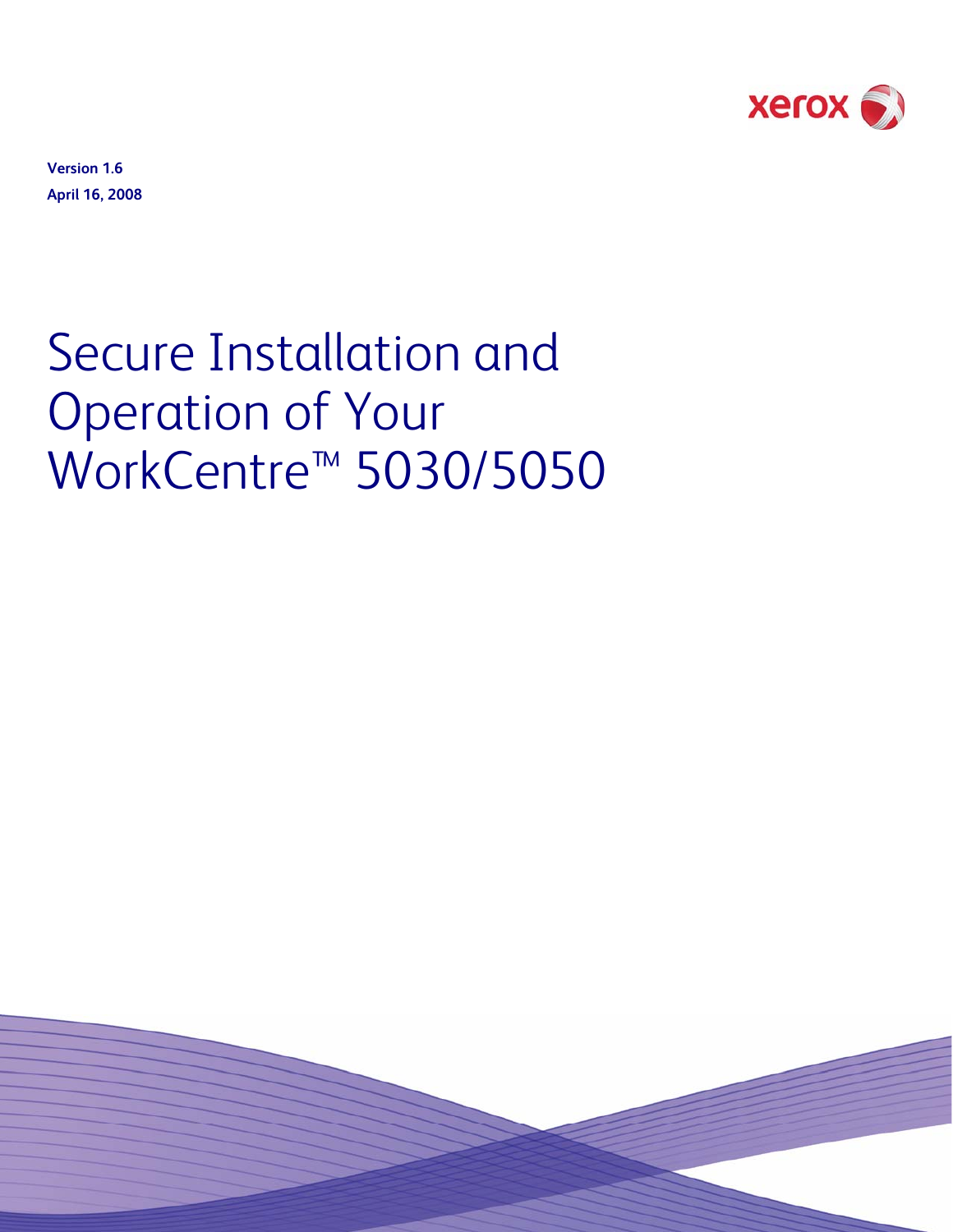# Secure Installation of Your WorkCentre™ 5030/5050

# **Purpose and Audience**

This document provides information on the secure installation and operation of a WorkCentre™ 5030/5050 Multifunction System. All customers, but particularly those concerned with secure installation and operation of these machines, should follow these guidelines.

#### **Overview**

This document lists some important customer information and guidelines that will ensure that your WorkCentre™ 5030/5050 Multifunction System is operated and maintained in a secure manner.

## **Background**

The WorkCentre™ 5030/5050 Multifunction System is currently undergoing Common Criteria evaluation. The information provided here is consistent with the security functional claims made in the Security Target. Upon completion of the evaluation, the Security Target will be available from the Common Criteria Consumer's website (www.commoncriteriaportal.org/public/consumer) list of evaluated products or from your Xerox representative.

#### **Details**

For secure installation, setup and operation of a WorkCentre™ 5030/5050 Multifunction System please follow these guidelines:

1. Change the Tools password as soon as possible. Reset the Tools password periodically.

Xerox recommends that you (1) set the Tools password to a minimum length of eight digits and (2) change the Tools password once a month. For directions on how to change the Tools password select either the:

- **Reference**  $\rightarrow$  **Machine Tools**  $\rightarrow$  **Password** tabs in the System Administration (SA) CD<sup>1</sup> or
- **•** Tutorials  $\rightarrow$  Machine Administration  $\rightarrow$  Accessing Tools Pathway tabs in the User's Guide<sup>2</sup>.

The only allowable characters from the machine keyboard that can be used for the Tools password are the following: digits '0' through '9', '#' and '\*'

2. For customers concerned about document files on the network controller hard disk drive, the Image Overwrite Security (IOS) option containing the Immediate Image Overwrite and On Demand Image Overwrite security features must be purchased and properly configured, installed and enabled. Please follow the applicable instructions in the Installation  $\rightarrow$ **Options**  $\rightarrow$  **Installation** tab in the System Administration (SA) CD<sup>1</sup> for proper installation and enablement of Immediate Image Overwrite and On Demand Image Overwrite.

Notes:

<u>—</u>

- Immediate Image Overwrite, once enabled, automatically overwrites the image data created by a print or scan job on the Network Controller Hard Disk. The machine will only print jobs with valid print types (Postscript, PCL, TIFF, text of PDF). An illegal print job of any other type will not be printed. However, Immediate Image Overwrite will attempt to execute for an illegal print job. This could result in an erroneous 'unsuccessful' Immediate Image Overwrite status in the Complete Job Log for the job in question.
- The following could result in an erroneous 'unsuccessful' Immediate Image Overwrite status reported in the Complete Job Log for the job in question – (1) canceling of either a legal or illegal print job from a remote client, if done quickly after submission, (2) closing the connection to Port 9100 without sending any data through the port could result in an erroneous 'unsuccessful' Immediate Image Overwrite status in the Complete Job Log or (3) cancelling at the Local User Interface (Local UI) a secure print, delayed print or print job held for any other reason.
- Immediate Image Overwrite of a delayed print job will not occur until after the machine has printed the job.
- If an Immediate Image Overwrite fails, an informational Immediate Image Overwrite Error screen will appear on the graphical user interface on the WorkCentre™ 5030/5050 Multifunction System machine. This screen tells the user that (1) an Immediate Image Overwrite in the network controller has failed for a completed job, (2) the System Administrator should be notified that this error has occurred, and (3) an On Demand Image Overwrite should be run. The user closes this informational screen by pressing the Confirm button.
- If there is a power failure or system crash of the network controller while processing a large print job, residual data might still reside on the Network Controller hard drive. In that case an error sheet will be printed indicating that there is an Immediate Overwrite Failure and requesting that an On Demand Image Overwrite be run.
- On Demand Image Overwrite, once enabled, is manually invoked. Follow the instructions in the Installation  $\rightarrow$ **Options**  $\rightarrow$  **Installation**  $\rightarrow$  **On Demand Image Overwrite** tab in the SA CD<sup>1</sup> for invoking an On Demand Image Overwrite from either the Local User Interface or the Web User Interface (WebUI). *Before invoking On Demand Image Overwrite verify that (1) there are no active or pending print or scan jobs, (2) after a power on of the machine all subsystems must be properly synced and the Configuration Report must have printed, (3) for any previously*

<sup>&</sup>lt;sup>1</sup> WorkCentre 5030/5050 System Administration CD1, Document Number 538E11390<br><sup>2</sup> WorkCentre 5030/5050 Training and Information CD3, Document Number 539511/4

 $^2$  WorkCentre 5030/5050 Training and Information CD2, Document Number 538E11400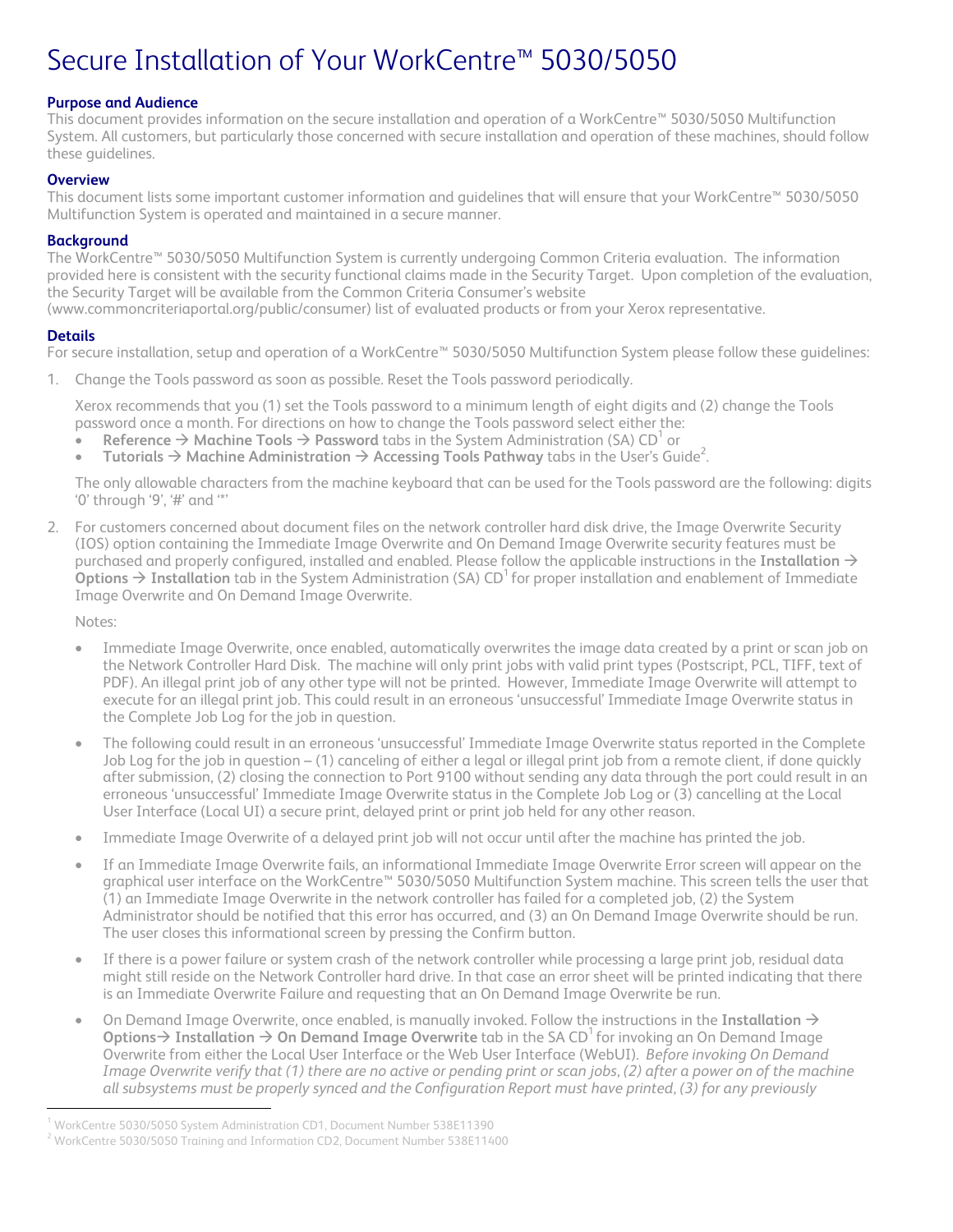*initiated On Demand Image Overwrite request the confirmation sheet must have printed and (4) the Embedded Fax card must have the correct software version and must be properly configured.*

- If a System Administrator aborts an On Demand Image Overwrite, Xerox recommends that the machine be allowed to complete its system reboot before a Software Reset is attempted from the Tools Pathway via the Local User Interface. Otherwise, the Local UI will become unavailable. The machine will have to be powered off and then powered on again to allow the system to properly resynchronize. The System Administrator may cancel an On Demand Image Overwrite only at the Local UI if it was initiated at that interface. If an On Demand Image Overwrite was initiated from the WebUI, it cannot be aborted from either the WebUI or Local UI.
- If an On Demand Image Overwrite fails to complete because of an error or system crash, Xerox recommends that the System Administrator immediately perform another On Demand Image Overwrite, but only after completion of a system reboot or software reset initiated from the Local User Interface or the Web User Interface.
- 3. Xerox recommends that the System Administrator change the SNMP v1/v2c public/private community strings from their default string names to random string names.
- 4. Xerox recommends that any TCP/IP hostnames should only use alphanumeric characters; special characters such as the underscore ('') should not be used at all in TCP/IP hostnames.
- 5. The system administration should ensure that the Embedded Fax Card and fax software is installed in accordance with the instructions in the **Installation**  $\to$  **Options** $\to$  **Installation**  $\to$  **<b>Embedded Fax** -> View Instructions tab in the SA CD<sup>1</sup>. The System Administrator can then set Embedded Fax parameters and options via the Local User Interface on the machine. Follow the instructions in the **Tutorials**  $\rightarrow$  **Machine Administration**  $\rightarrow$  **Tools Pathway**  $\rightarrow$  **Fax Setups** tabs in the User Guide $2$ .
- 6. Before upgrading software on a WorkCentre™ 5030/5050 Multifunction System machine via the Manual/Automatic Customer Software Upgrade or, please check for the latest certified software versions. Otherwise, the machine may not remain in its certified configuration. To maintain the certified configuration, it is recommended that acceptance of customer software upgrades via the network be turned off/disabled on both the Local UI (Customer Software Upgrade screen) and the Web UI (Auto Upgrade web page).
- 7. The WorkCentre™ 5030/5050 Multifunction System should be installed in a standard office environment. Office personnel should be made aware of authorized service calls (for example through appropriate signage) in order to discourage unauthorized physical attacks such as attempts to remove the internal hard disk.
- 8. Xerox recommends that customers sign up for the RSS<sup>3</sup> subscription service available only via the Xerox Security Web Site (Security@Xerox) at [www.xerox.com/security](http://www.xerox.com/security) that permits customers to view the latest Xerox Product Security Information and receive timely reporting of security information about Xerox products, including the latest security patches that apply to the WorkCentre™ 5030/5050 Multifunction System.
- 9. Customers who encounter or suspect software problems against a WorkCentre™ 5030/5050 Multifunction System should immediately contact the Xerox Customer Support Center to report the suspected problem and initiate the SPAR (Software Problem Action Request)<sup>4</sup> process for addressing problems found by Xerox customers.
- 10. System Administrator login is required when accessing the security features of a WorkCentre™ 5030/5050 Multifunction System machine via the Web User Interface. Xerox recommends that the '**Remember my password**' option not be checked so the password is not saved in the client machine's Web Browser.
- 11. A reboot of the system software for a WorkCentre™ 5030/5050 Multifunction System machine is necessary before a change made to the System Administrator password from the Local User Interface will be synced with and accepted by the Web User Interface. Until this system software reboot occurs, System Administrator functions from the Web User Interface should not be accessed.
- 12. Caution: A WorkCentre™ 5030/5050 Multifunction System allows an authenticated System Administrator to disable functions like Image Overwrite Security that are necessary for secure operation. System Administrators are advised to periodically review the configuration of all installed machines in their environment to verify that the proper secure configuration is maintained.
- 13. The following windows are available from the Local User Interface to a WorkCentre™ 5030/5050. These windows provide standard system configuration capability (with System Administrator login and authentication) or security-related user functions:
	- **Connectivity and Network Setup** Allows access to screens to set the various parameters associated with network connectivity; if a change is made to the Ethernet speed the system will automatically reboot. Is accessible by selecting the **'Connectivity and Network Setup**' button from the **Tools Mode Screen 1 of 3** screen.

<sup>&</sup>lt;u>.</u><br><sup>3</sup> RDF Site Summary, or Rich Site Summary, or Really Simple Syndication – A lightweight XML format for distributing news headlines and other content on the Web. Details for signing up for this RSS Service are provided in the **Security@Xerox RSS Subscription Service guide posted on the Security@Xerox site at http://www.xerox.com/go/xrx/template/009.jsp?view=Feature&ed\_name=RSS\_Security\_at\_Xerox&Xcntry=USA&Xlang=en\_US.** 4

A SPAR is the software problem report form used internally within Xerox to document customer-reported software problems found in products in the field.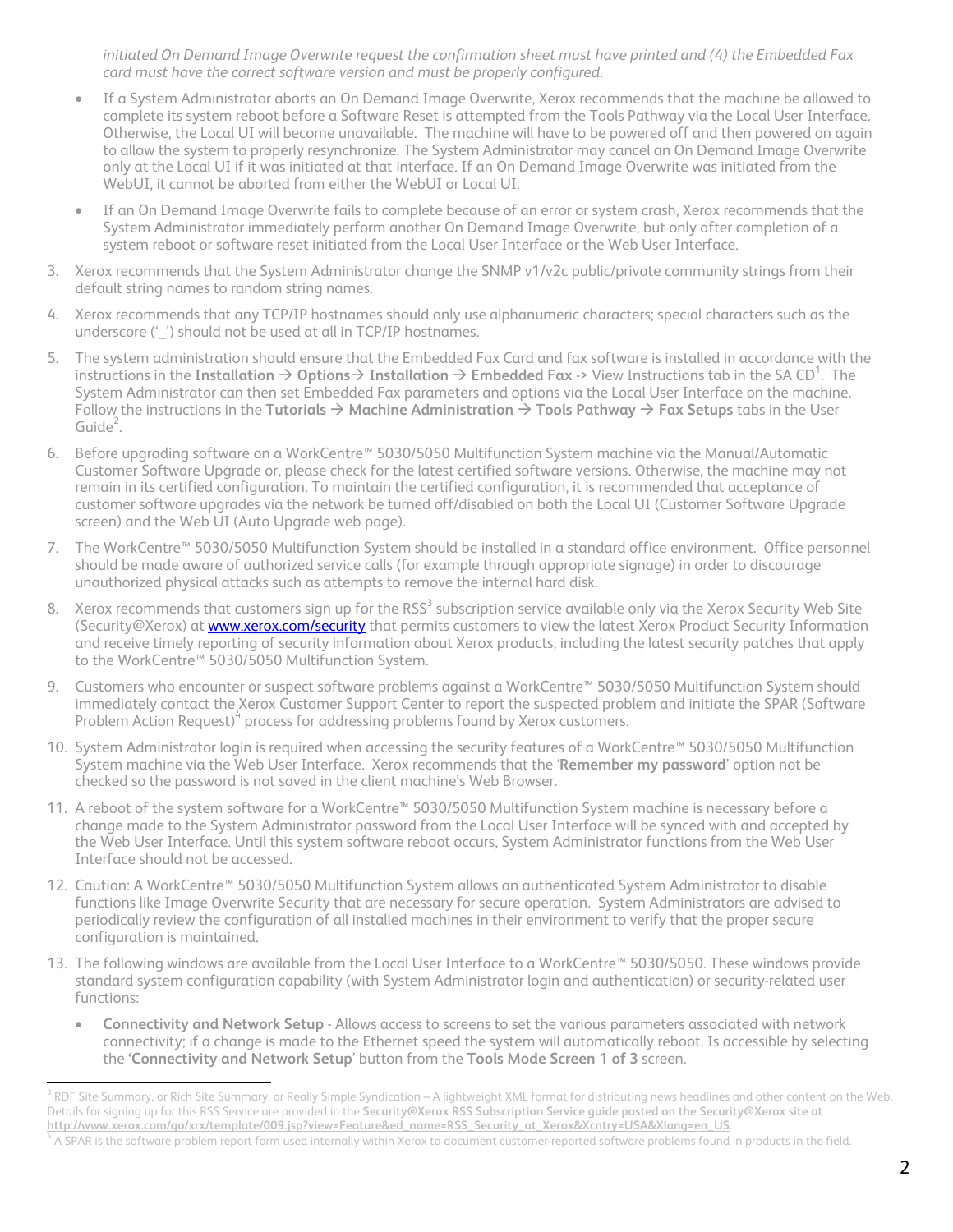- **Delete Job Confirmation**  Allows a user or System Administrator to confirm deletion of a job other than an Internet Fax job from an active (incomplete) job queue. Is accessible by selecting the {**Job Status**} hard button on the machine, selecting the desired job from the displayed *Job Queue* and then selecting the '**Delete**' button from the displayed *Job Status Job Monitor* window.
- **Pausing an active job being processed by the device**  Allows the user to pause an active scan or print job while it is being processed by the WorkCentre™ 5030/5050. Is accessible by selecting the '**Stop**' machine hard button while a job is being processed by the device. Depending on the type of job being processed by the device, one of the following **Pause** windows will be displayed as appropriate to allow the user to determine whether to delete or continue processing of the job: **Scanning Pause** window, **Printing Pause** window, **Scanning/Printing (Two Jobs) Pause** window, **Resume Marking/Incomplete Scan Job Pause** window, **Marking/Scanning Job Pause** window, **Build Job/No Marking Pause** window, **Build Job/ Marking Pause** window, **Build Job Sample Printing/ One Segment Scanned Pause** window or **Build Job Sample Printing/More Than One Segment Scanned Pause** window.
- **Job Details (Completed Jobs)**  Allows a user to view the details of a selected completed job. Is accessible by (1) selecting the {**Job Status**} hard button on the machine, (2) selecting the {**Other Queues**} button on the displayed Job Queue window, (3) selecting the desired Completed job queue from the three such "Completed" job queues available, and then finally (4) selecting the desired job from the displayed "Completed" *Job Queue* window.
- 14. The following page is available from the Web User Interface to a WorkCentre™ 5030/5050 with System Administrator login and authentication. This page provide standard system configuration capability:
	- **Image Settings** Allows the System Administrator to determine what TIFF JPEG Compression version to use. Is accessible by selecting the **General Setup** -> **Image Settings** tabs from the **Properties** Content Menu.
- 15. The following page is available from the Web User Interface to a WorkCentre™ 5030/5050 with no System Administrator login and authentication required:
	- **Index**  Provides a user with hyperlink pointers to each Web User Interface screen. Is accessible by selecting the **Index** button on the top of every Web User Interface page.
- 16. The following Special Purpose pages are available from the Web User Interface with System Administrator login and authentication: These pages provide additional system configuration capability as follows:
	- **Exported Scan Files** Allows the setting of the PDF encoding format for scanned files. Is accessible by typing **http://{IP Address}5 /diagnostics/index.dhtml and** then selecting 'Exported Scan Files' from the **Diagnostics** Content Menu.
	- **Raw TCP/IP Printing** Allows the user to enable/disable and modify several attributes for Raw TCP/IP Printing. Is accessible by typing in either (1) **http://{IP Address}5 /diagnostics/index.dhtml** and then selecting [**Raw TCP/IP**  Printing] from the Diagnostics Content Menu or (2) http://{IP Address}<sup>5</sup>/diagnostics/rawhidden.dhtml.
	- **LDAP** Allows the user to set desired LDAP Server search filters. Is accessible by typing **http://{IP Address}5 /diagnostics/ldapFilter.dhtml** or by typing **http://{IP Address}/diagnostics/index.dhtml** and selecting [**LDAP**] from the **Diagnostics** menu.
	- **Sever Fax Edge Erase** Allows the user to set the desired border edge erase value for a Server Fax job. Is accessible by typing **http://{IP Address}5 /diagnostics/index.dhtml and** then selecting '**Server Fax Edge Erase**' from the **Diagnostics** Content Menu or by typing **http://{IP Address}<sup>5</sup> /diagnostics/serverfaxedgeerase.dhtml**.
	- **LPR/LPD** Allows the user to enable or disable PDL switching over LPR/LPD. Is accessible by typing **http://{IP Address}5 /diagnostics/ lprlpdhidden.dhtml**.
	- **Secure Print Release All** Allows the user to release all of the user's secure print jobs at one time with the same user name and password. Is accessible by typing **http://{IP Address}<sup>5</sup> /diagnostics/ secureReleaseAll.dhtml.**
	- **Secure Attribute Editor** Allows the user to change some system attributes related to PDLs (e.g., memory usage, copies per page, etc.). Is accessible by typing **http://{IP Address}<sup>5</sup> /diagnostics/ secureattr.dhtml**.
	- **Filing Cabinet** Allows the user to enable the use of Network scanning filing cabinets. Is accessible by typing **http://{IP Address}<sup>5</sup> /diagnostics/filing\_cabinet.dhtml**.
	- **DLM Maker** Allows the user to create a DLM out of any file. Is accessible by typing **http://{IP Address}5 /diagnostics/DLMMakerdhtml**.

È, <sup>5</sup> {IP Address} is the IP address of the machine